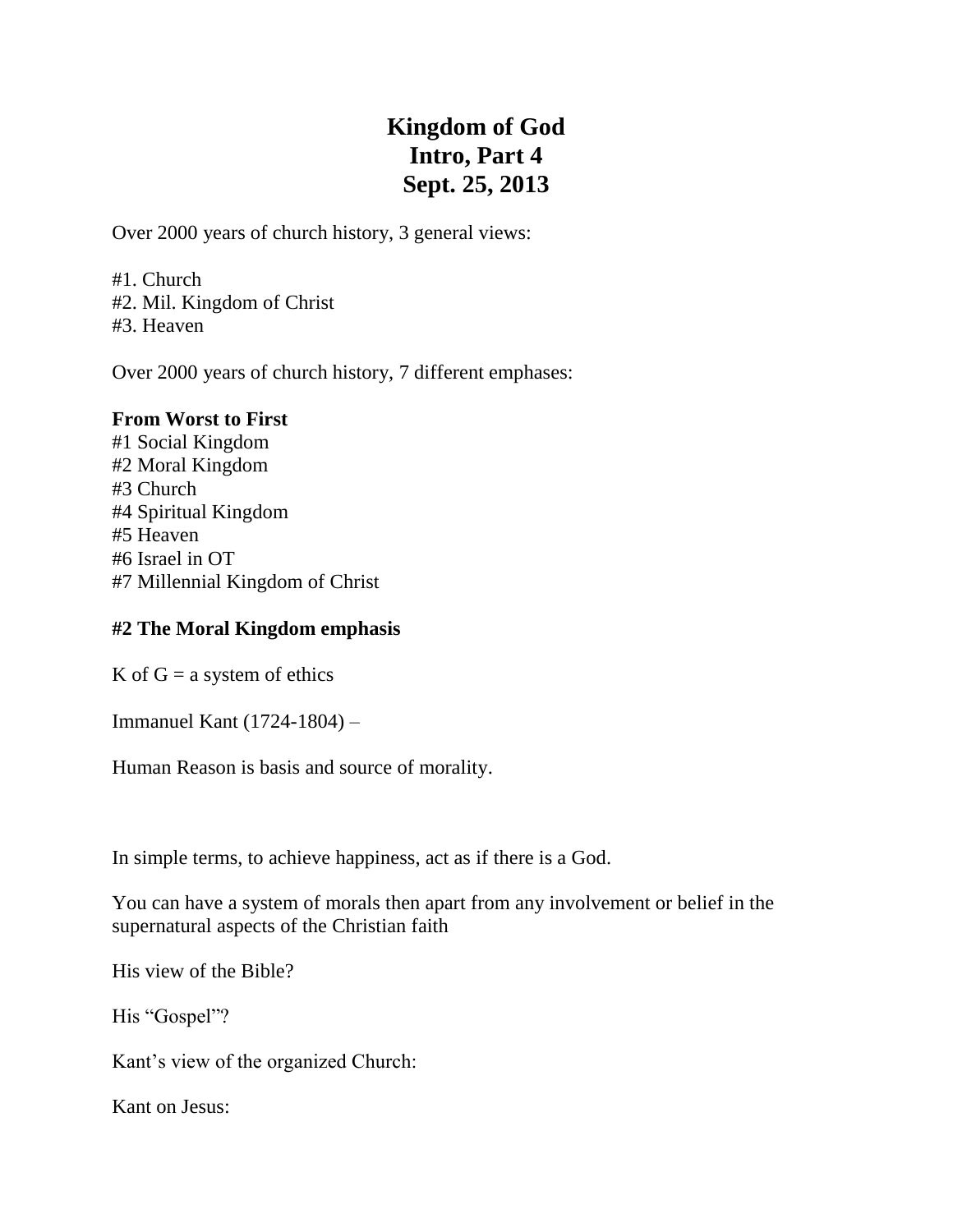Kant laid ground work for today's working view of Christianity as: Love God, be moral, be nice

Iva McClain sums up:

Must have a God to have morality, but God rules only thru moral law.

God's reign in His Moral Kingdom is then dependent on three things centered in man:

The King & His Kingdom only as strong as the commitment of His followers

Evaluation:

## **#3 K of G = The Church**

Took two forms

- 1. Visible hierarchy of RCC
- 2. Invisible church of the Reformers

Father of this view:

 $RCC$  version  $-K$  of G is the external, visible structure of

Reformers (Luther and Calvin) –

Evaluation?

Good:

- proper emphasis  $&$  focus on the church as an institution being built by Christ
- RCC theology and practices needed correcting
- Priesthood of all believers

Bad:

Loss of distinction between the church and the kingdom of God, leads to setting aside Israel, leads to Replacement Theology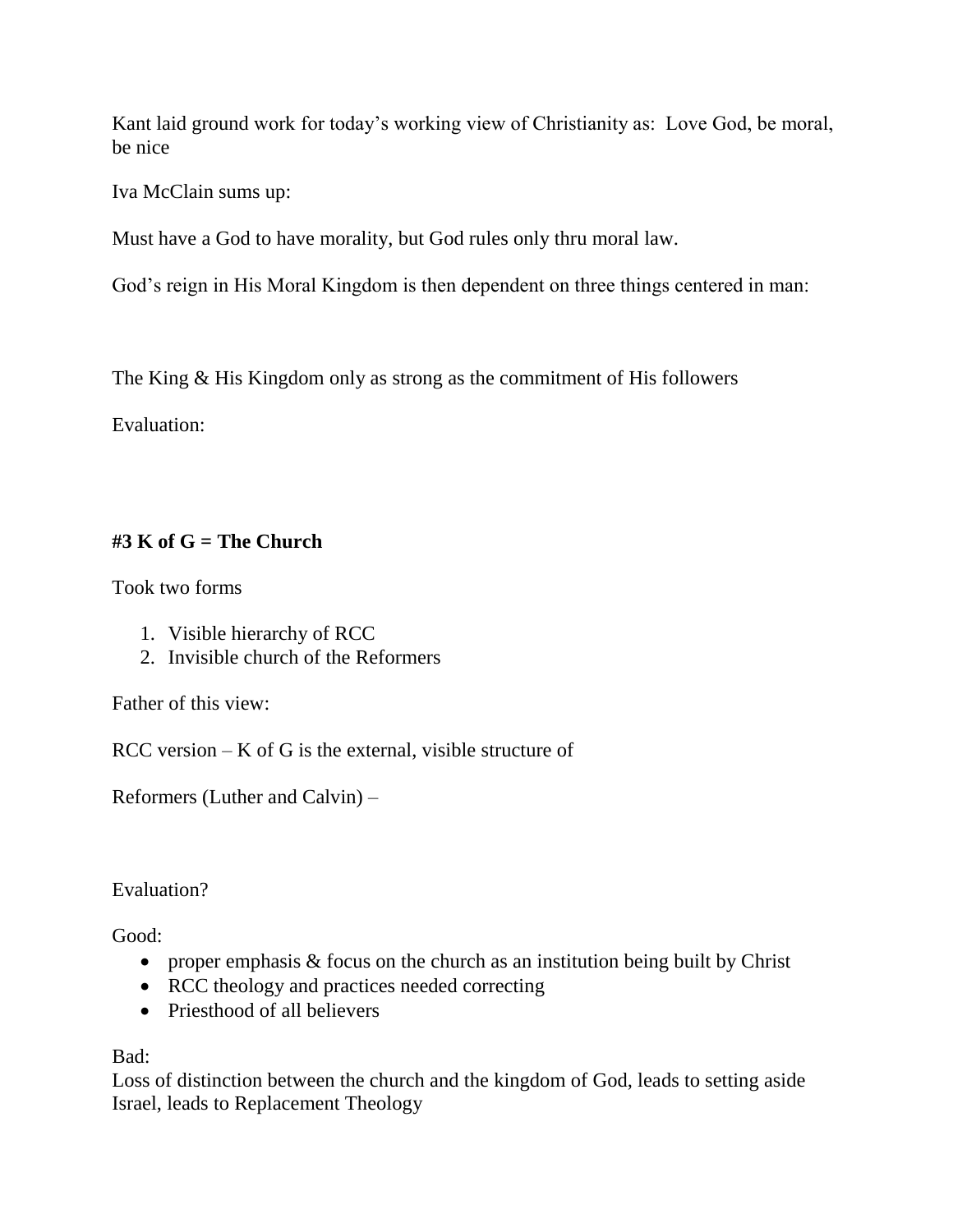## **#4 Spiritual Kingdom**

The K of G is the inner, unseen rule of God in the hearts of men who gladly yield

Evaluation:

Positive:

Neg: Downplays the role and importance of the visible, organized, local church

Flirts w/ a Gnostic view of matter and a Gnostic distinction between OT and NT

Since the Church isn't the Kingdom and since the Church isn't necessarily where God is at work, the Church can be viewed as \_\_\_\_\_\_\_\_\_\_\_\_\_\_\_ and \_\_\_\_\_\_\_\_\_\_\_ for believers.

Under a Spiritual Kingdom emphasis:

Evangelism emphasized over

Gospel messages vs

Lends itself to conversions in many cases apart from baptisms and church membership b/c those things so closely tied to the local church

K of G is better b/c it's something more spiritual, internal not external, invisible, not visible

My suspicion? gave rise to the para-church movement of last 75 years

Evaluation of Parachurch movement: (http://www.gotquestions.org/)

Negative? usually independent of church oversight.